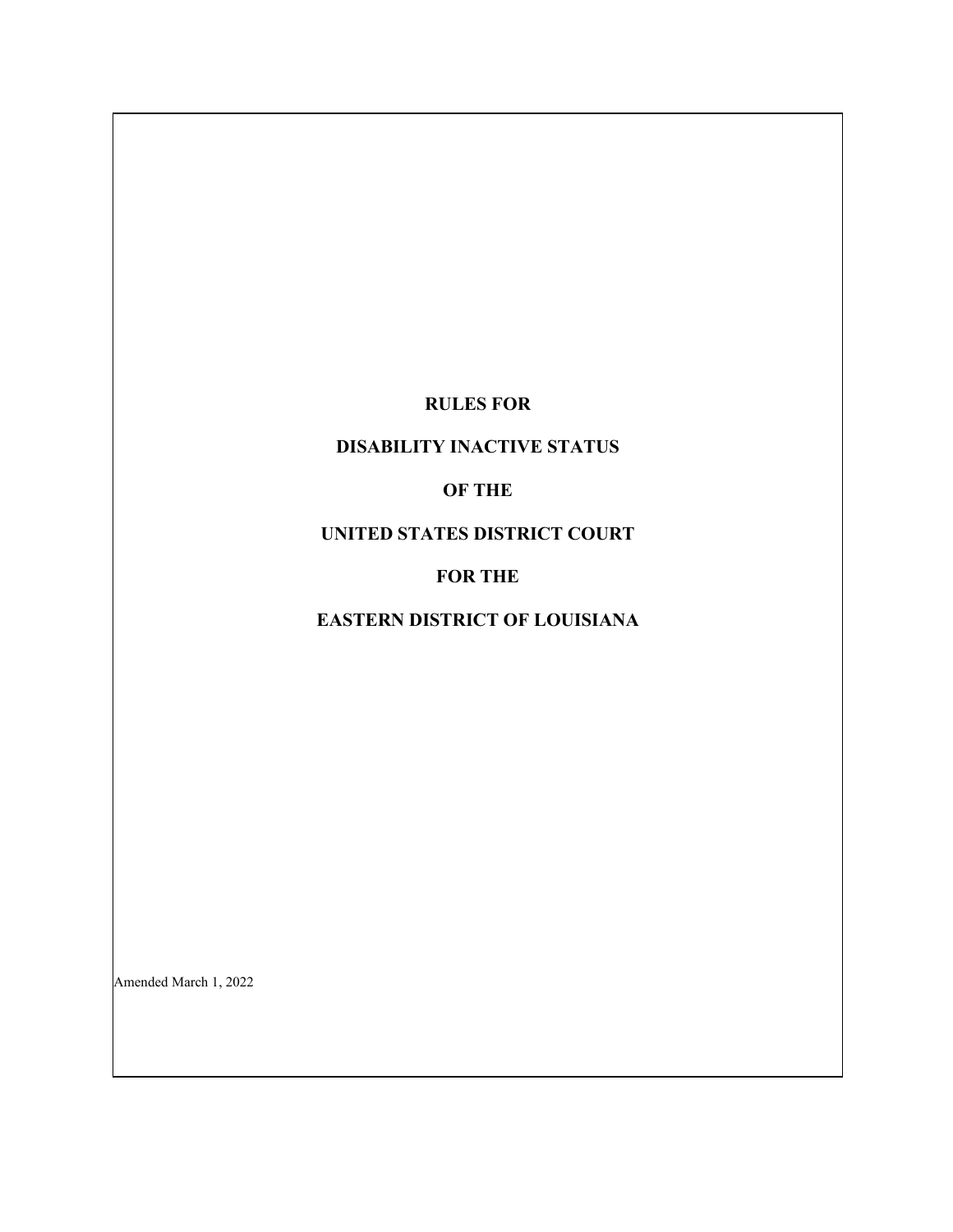### **UNITED STATES DISTRICT COURT FOR THE EASTERN DISTRICT OF LOUISIANA RULES FOR DISABILITY INACTIVE STATUS**

#### **PREAMBLE**

**------------------------**

The Local Lawyer Disability Rules may be cited as "LRDisability ".

 $\frac{1}{2}$ 

#### 1. General Provisions.

- 1.1. Jurisdiction. This court (referred to herein as the "court" or the "*en* banc court") has jurisdiction over disability proceedings for any lawyer admitted to practice before this court.
- 1.2. Default Application of Federal Rules of Civil Procedure. Unless otherwise provided by these rules, all proceedings regarding disability inactive status, including discovery, are governed by the Federal Rules of Civil Procedure and this *en banc* court's local rules.
- 1.3. No Effect on Power of Court to Control Proceedings. Nothing contained in these Rules restricts this court in exercising the power to maintain control over proceedings, such as contempt proceedings.
- 1.4. Service. When service of any pleading, order, notice, or other document is directed by these rules to be made by certified mail, return receipt requested, such service is deemed to have been made on the day the document is mailed to the lawyer named in the complaint ("respondent") at the lawyer's most recent address in the Roll of Attorneys maintained by the clerk of court or mailed to counsel of record for respondent in the disciplinary proceedings.
- 1.5. Confidentiality. All pleadings and attachments containing confidential health information shall be filed under seal, and all filings are subject to the privacy protections of Rule 5.2(d), (e), and (f) of the Federal Rules of Civil Procedure. [Amended December 3, 2018; March 1, 2022]
- 2. Action Number. The clerk of court must assign a Miscellaneous Action Number to every proceeding commenced regarding disability inactive status. The clerk of court shall forward a copy of the submission and attachments to the Chief Judge.
- 3. Involuntary Commitment or Adjudication of Incompetency. If a lawyer has been judicially declared incompetent or is involuntarily committed on the grounds of incompetency or disability, the Chief Judge, upon proper proof of the fact, shall enter an order immediately transferring the lawyer to disability inactive status for an indefinite period until the further order of the court. A copy of the order transferring the lawyer to disability inactive status shall be sent to the respondent or his or her legal representative by email and served on the lawyer or the lawyer's legal representative, or the director of the institution to which the lawyer has been committed, if applicable, by United States certified mail, return receipt requested.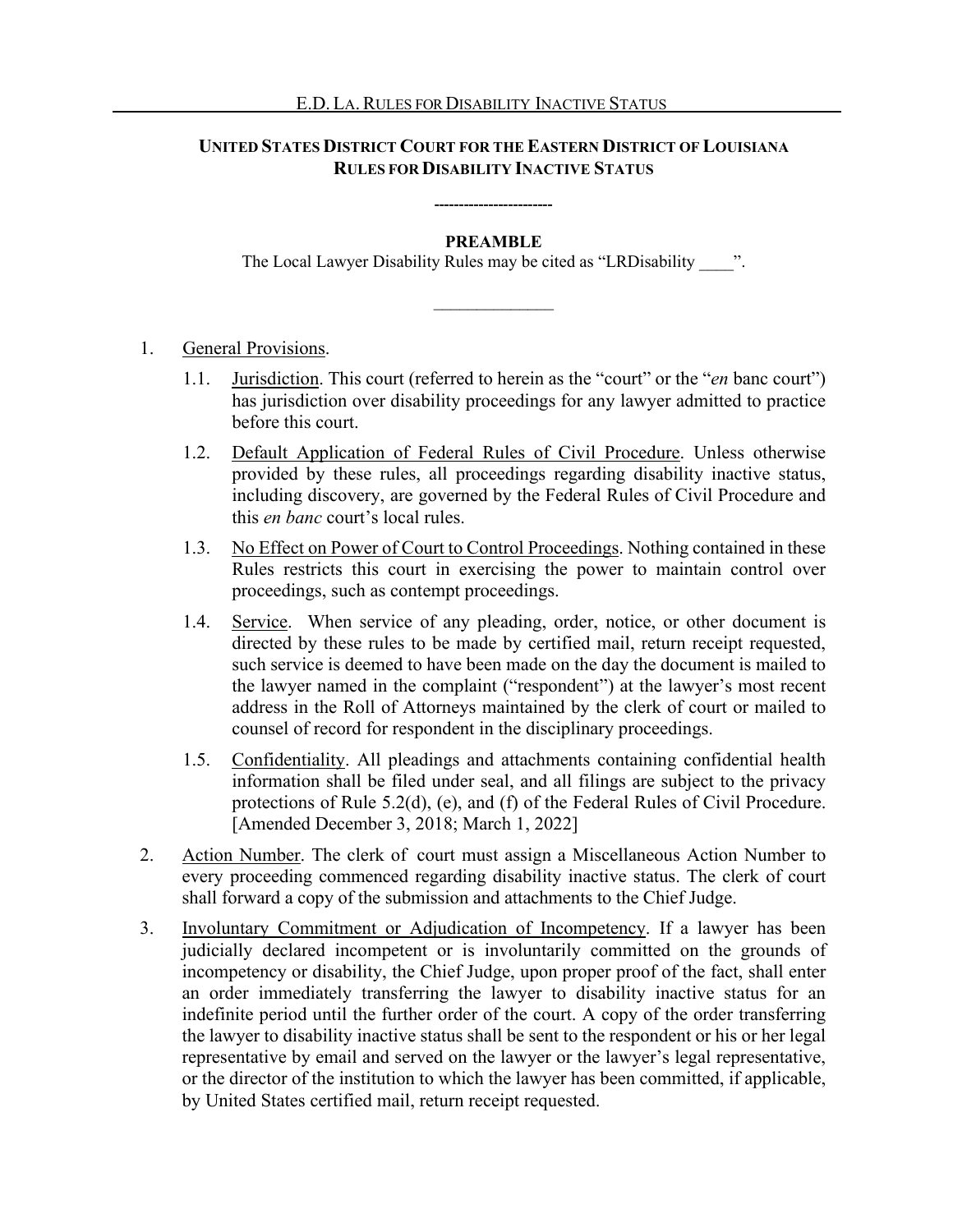## E.D. LA. RULES FOR DISABILITY INACTIVE STATUS

- 4. Transfer to Disability Inactive Status When No Disciplinary Proceeding Is Pending. Any lawyer claiming that he or she should be transferred to disability inactive status, when there is no disciplinary proceeding or investigation pending, shall file an appropriate pleading in this court. The lawyer shall append to the pleading pertinent information, documentation, and evidence which supports the lawyer's claim that he or she should be transferred to disability inactive status. The lawyer shall also certify in the pleading that there is no disciplinary proceeding or investigation pending against him or her and that he or she has not been notified and has no knowledge or reason to believe that such an investigation or proceeding is about to commence. The *en banc* court may then summarily transfer the lawyer to disability inactive status, without the need for a hearing, or take any other action the court deems appropriate. A copy of the order transferring the lawyer to disability inactive status shall be sent to the respondent or his or her legal representative by email and served on the lawyer or the lawyer's legal representative by United States certified mail, return receipt requested. [Amended December 3, 2018; March 1, 2022]
- 5. Transfer to Disability Inactive Status When Disciplinary Proceeding Is Pending.
	- 5.1. When a disciplinary proceeding is pending, a lawyer may not apply for disability inactive status unless he or she alleges an inability to assist in his or her defense due to mental or physical incapacity. When such an allegation is made, the Chief Judge shall immediately transfer the lawyer to interim disability inactive status pending a hearing to determine the validity of the claim, and all disciplinary proceedings shall be stayed pending this determination.
	- 5.2. The hearing shall be conducted before a judge randomly allotted the case on expedited basis and shall be confidential. The Lawyer Disciplinary Committee shall be allowed to file a motion to question the attorney and review documents and evidence in a hearing under this Rule. Within fifteen (15) days of the hearing, or as soon thereafter as is practicable, the allotted judge shall file an internal report to the *en banc* court. [Amended March 1, 2022]
	- 5.3. If, after reviewing the internal report of the allotted judge and materials submitted by the lawyer, the *en banc* court determines the claim of inability to defend is valid, the disciplinary proceeding or investigation shall be deferred and the respondent shall be transferred to disability inactive status until the court subsequently considers a petition for transfer to active status. In the event the respondent is transferred back to active status, the interrupted disciplinary proceeding or investigation may be resumed.
	- 5.4. If, after receiving the internal report of the allotted judge and materials submitted by the lawyer, the *en banc* court determines the claim of inability to defend to be invalid, the disciplinary proceeding or investigation shall resume immediately. A finding by the *en banc* court that the lawyer's claim of an inability to assist in his/her defense due to mental or physical incapacity was frivolous, or that any documents submitted or statements made by the attorney in making such a claim were frivolous, may be considered in recommending discipline in the underlying proceeding. [Amended March 1, 2022]